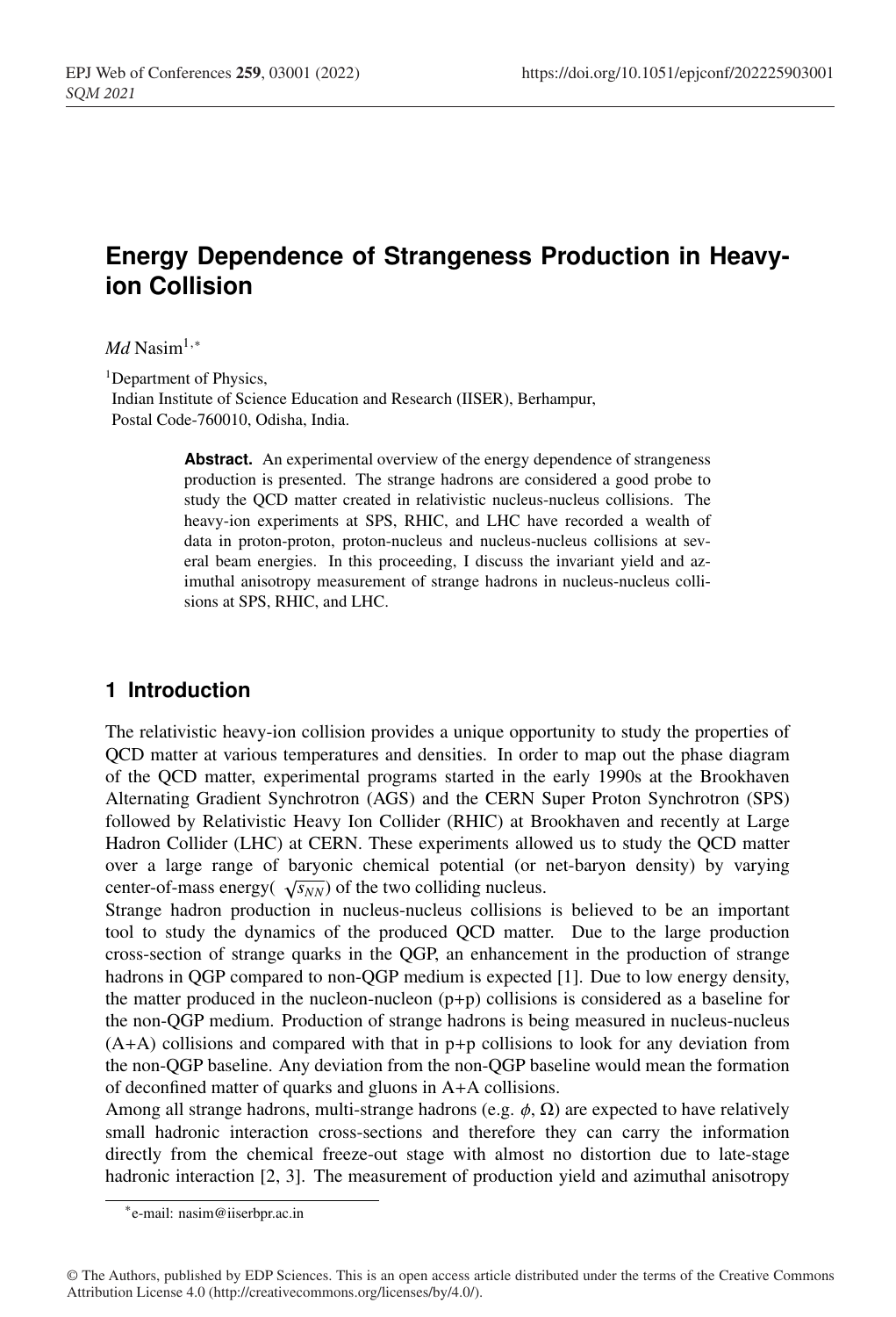of multi-strange hadrons are considered as a useful probe to study the hadronization and collective properties of the QGP medium.

# **2 Strange Hadron Production**

### **2.1 Transverse momentum**  $(p_T)$  integrated particle ratio

### Test of thermal model:

Figure 1 (the left panel) shows  $K/\pi$  ratios as a function of  $\sqrt{s_{NN}}$  in central A+A collision measured at AGS, SPS, and RHIC [4–9]. The  $K/\pi$  ratio is of interest, as it reflects the strangeness content relative to entropy in heavy-ion collisions. The  $K^+/\pi^+$  and  $K^-/\pi^-$  ratios are shown by red and black symbols, respectively. The observed peak position in the energy dependence of  $K^+/\pi^+$  has been suggested to be a signature of a change in degrees of freedom [10, 11]. The thermal model calculations are shown as yellow band for  $K^+/\pi^+$  and green band for  $K^{-}/\pi^{-}$  [12–14]. It is shown that the thermal model calculation explains the measured  $K/\pi$  ratios fairly well.

### Cannonical Ensemble at high-baryon density:

The  $\phi/K^-$  ratios as a function of  $\sqrt{s_{NN}}$  is presented in the right panel of Fig. 1 [15, 16]. The thermal model calculations, based on the Grand Canonical Ensemble (GCE) and Canonical Ensemble (CE) for strangeness with several different choices of strangeness correlation length are shown by different line colors [13, 14]. We can see for  $\sqrt{s_{NN}} > 5$  GeV, both GCE and CE calculations explain the data, however for  $\sqrt{s_{NN}} \leq 3.0$  GeV GCE calculation under-predicts the measured  $\phi/K^-$  ratios. Calculation using Canonical Ensemble (CE) with strangeness correlation length ∼ 3 fm can explain the data measured by STAR and HADES experiment.

#### Evidence of hadronic rescattering in central A+A collision:

Figure 2 shows  $K^{*0}/K$  and  $\phi/K$  ratios as a function of multiplicity in p+Pb and Pb+Pb collisions at 2.76 and 5.02 TeV measured by the ALICE experiment [17]. We see that  $K^{*0}/K$ ratios decrease with increasing multiplicity. Whereas the  $\phi/K$  ratio is almost independent of multiplicity. This observation can be understood considering the re-scattering of daughter particles in the hadronic phase. The lifetime of  $K^{*0}$  resonance is short ( $\sim 4$  fm/c) and therefore they decay inside the fireball. The daughter particles of *K*∗<sup>0</sup> undergo re-scattering in the hadronic medium and their momentum may get changed. This would lead to a loss in the reconstruction of the parent resonance. The lifetime of the  $\phi$  meson is ∼ 42 fm/c. Because of the longer lifetime, the  $\phi$  meson will mostly decay outside the fireball and therefore its daughters will not have much time to rescatter in the hadronic phase. We can also see from Fig. 2 that thermal model calculations, which do not include hadronic rescattering, explain φ/*K* ratios and over-predict  $K^{*0}/K$  at the central Pb+Pb collisions. This is a clear piece of evidence of the hadronic rescattering effect on short-lived resonance in central Pb+Pb collisions.

# **2.2 Particle ratio as a function of**  $p_T$

# Probing hadronization through baryon-to-meson ratio:

The baryon-to-meson ratios have been predicted to be sensitive to the parton dynamics of the collision system. Figure 3 shows the  $\bar{\Lambda}/K_S^0$  ratio as a function of  $p_T$  for different centralities in Au+Au collisions at  $\sqrt{s_{NN}} = 7.7 - 54.4$  GeV [18]. The enhancement of  $\bar{\Lambda}/K_S^0$  ratios at intermediate  $p_T$  in central Au+Au collisions compared to peripheral Au+Au at  $\sqrt{s_{NN}} \ge 19.6$ GeV is interpreted as a consequence of hadron formation through parton recombination.We do not see any significant difference between central and peripheral collisions for  $\sqrt{s_{NN}} \leq$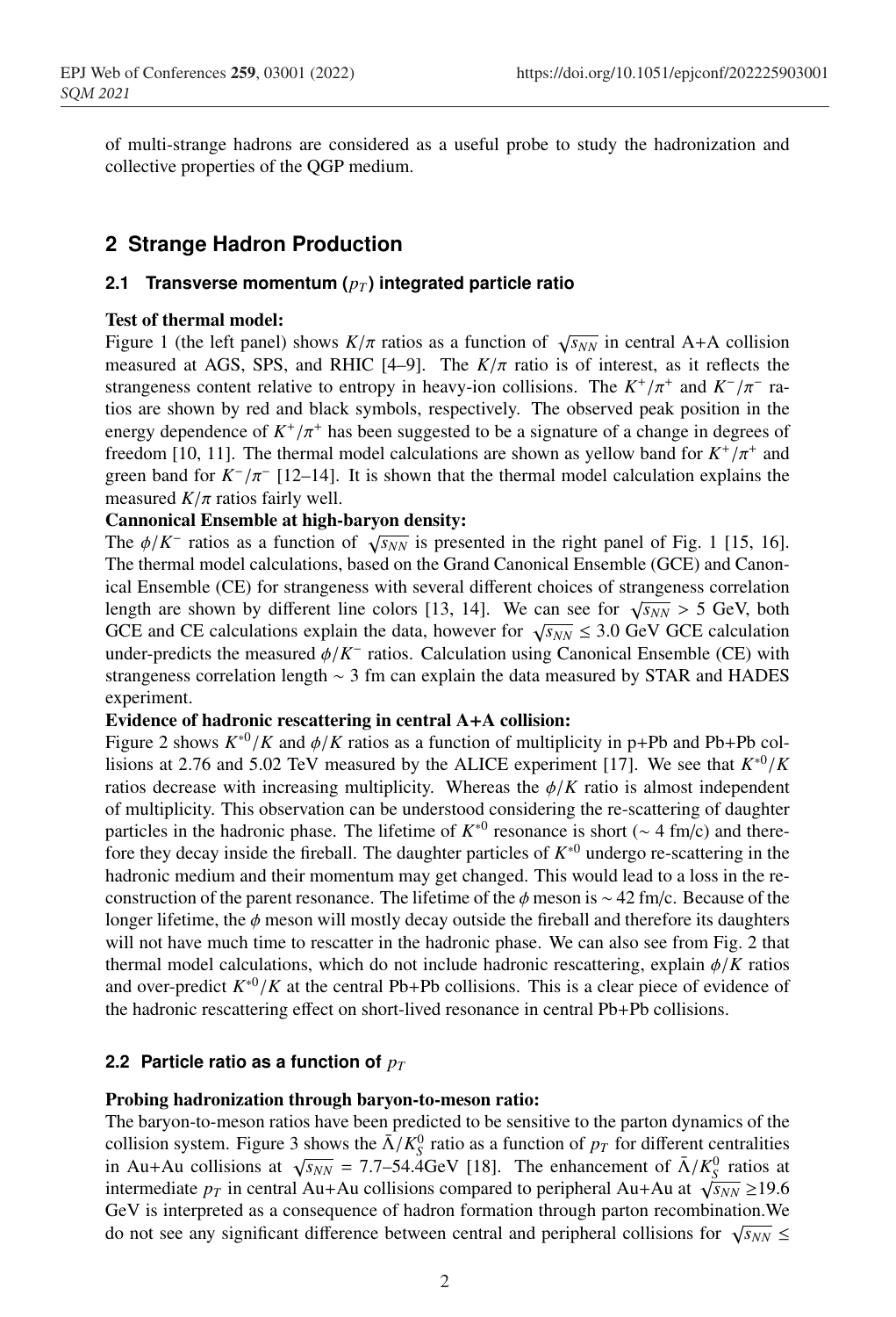

**Figure 1.** Left panel: The  $K^+/\pi^+$  and  $K^-/\pi^-$  ratios as a function of  $\sqrt{s_{NN}}$  in central A+A collision [4– 9]. Right panel: The  $\phi/K^-$  ratios as a function of  $\sqrt{s_{NN}}$  [15, 16].



**Figure 2.** The  $K^{*0}/K$  and  $\phi/K$  ratios as a function of multiplicity in p+Pb and Pb+Pb collisions at 2.76 and 5.02 TeV measured by the ALICE experiment [17].

11.5 GeV. This may indicates formation of hadronic interaction dominated matter at  $\sqrt{s_{NN}} \leq$ 11.5 GeV.

#### **2.3 Nuclear modification factor**

#### Probing QGP through parton energy loss:

The nuclear modification factor (R*CP*) is defined as the ratio of the particles yield in the central to peripheral collisions normalized by the number of binary collisions (Nbin). The value of Nbin is calculated from the Monte Carlo Glauber simulation. If  $R_{CP}$  is equal to one, then the nucleus-nucleus collision is simply the superposition of nucleon-nucleon collisions. Deviation of R*CP* from the unity would imply contribution from the nuclear medium effects. The measured  $R_{CP}$ , which is less than one at high  $p<sub>T</sub>$ , at top RHIC and LHC energies indicates the energy loss of partons traversing through QGP medium. Figure 4 show  $R_{CP}$  of strange hadrons measured in Au+Au collisions at  $\sqrt{s_{NN}}$  = 7.7–54.4GeV [18]. From the Fig. 4 one can see, at the intermediate  $p_T$ ,  $R_{CP}$  goes above unity with the decrease in beam energy. This indicates that at lower beam energy the parton energy loss effect could be less important.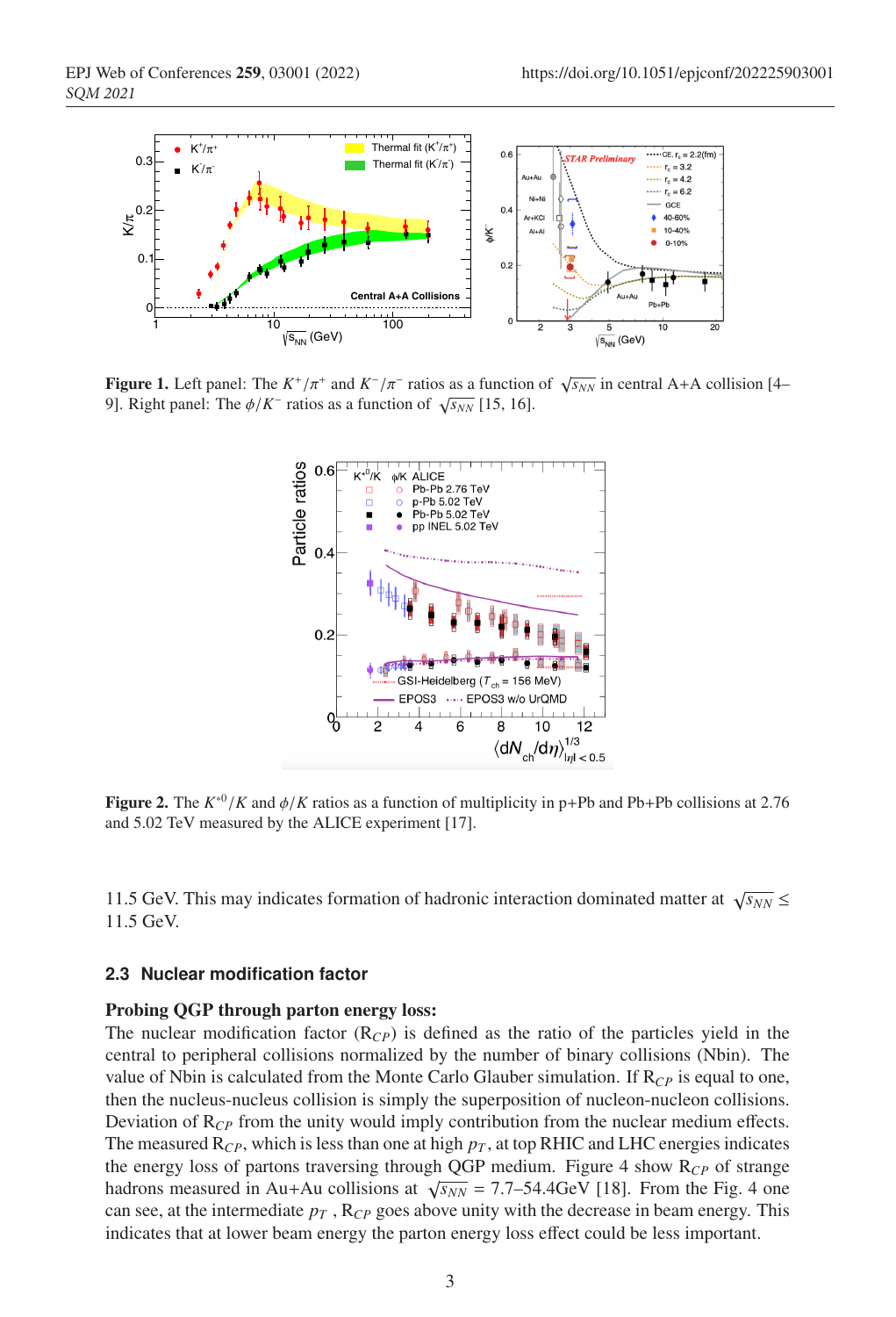

**Figure 3.** The  $\bar{\Lambda}/K_S^0$  ratio as a function of  $p_T$  for different centralities in Au+Au collisions at  $\sqrt{s_{NN}}$  = 7.7–54.4GeV [18].



Figure 4. The nuclear modification factor of strange hadrons measured in Au+Au collisions at  $\sqrt{s_{NN}}$  $= 7.7 - 54.4$ GeV [18].

# **3 Collective Flow of Strange Hadrons**

#### Partonic collectivity at top RHIC and LHC energies:

Figure 5 shows the  $v_2$  as a function of  $p_T$  for  $\pi$ ,  $p$ ,  $\phi$ , and  $\Omega$  for 0–80% centrality in Au+Au collisions at  $\sqrt{s_{NN}}$  = 200 GeV and for  $\phi$ , and  $\Lambda$  in 30–40% central Pb+Pb collisions at  $\sqrt{s_{NN}}$  $= 5.02$  TeV [19, 20]. We see mass ordering in  $v_2$  at low  $p_T$  and particle type dependence at the intermediate  $p<sub>T</sub>$ . The observed mass ordering can be explained by the hydrodynamics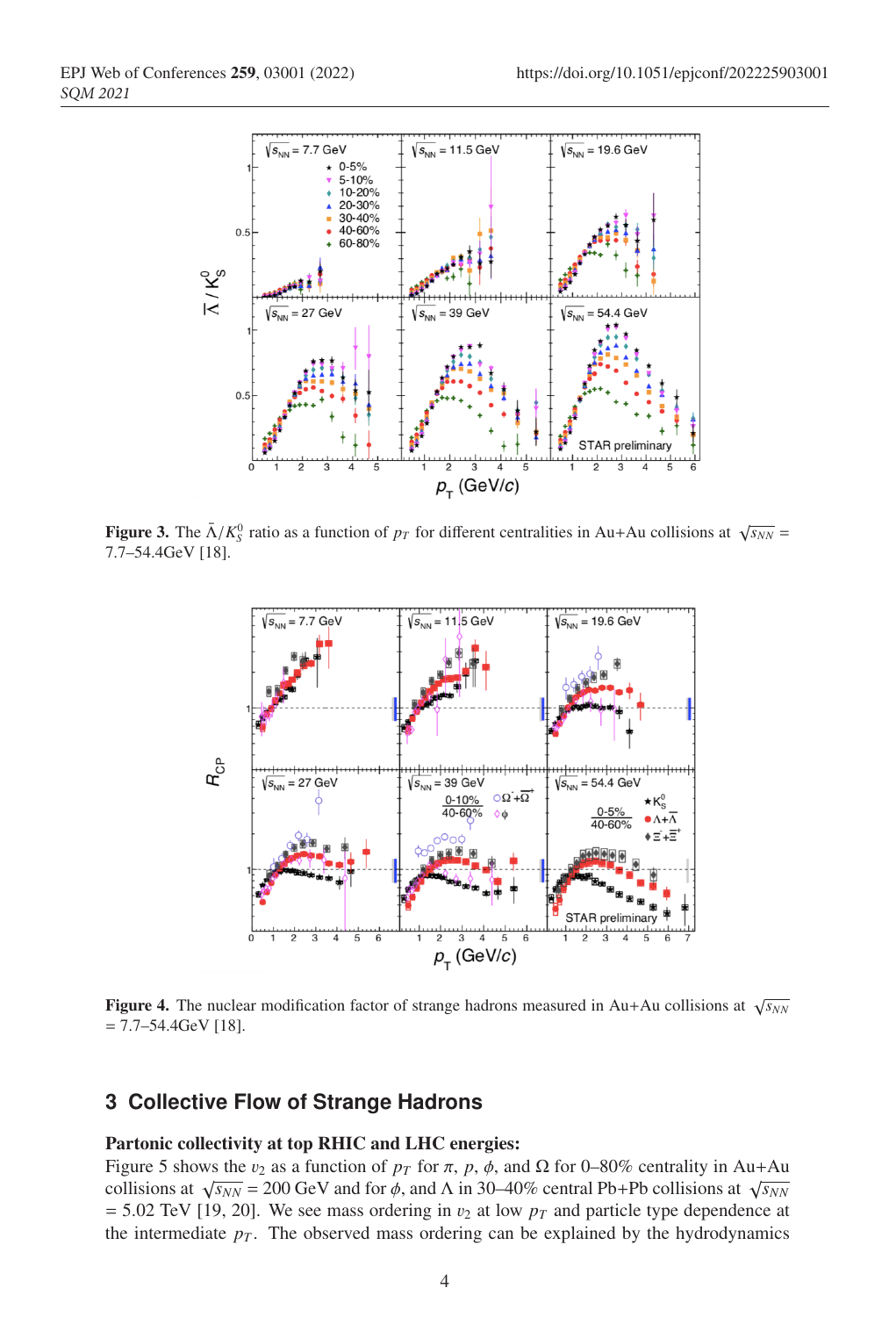model whereas particle type dependence at the intermediate  $p<sub>T</sub>$  can be explained through the parton recombination model. It is clear from Fig. 5 that the  $v_2$  of hadrons consisting of only strange quarks ( $\phi$  and  $\Omega$ ) is similar to that of non-strange hadrons  $\pi$  and  $p$ . As we know that the  $\phi$  and  $\Omega$  do not participate strongly in the hadronic interactions unlike  $\pi$  and  $p$ , therefore Fig. 5 suggests that the major part of collectivity is developed during the partonic phase at top RHIC energy. This is also true for LHC energies as shown by the ALICE experiment [20]. Turn-off of QGP and change of equation of states ?

The energy dependence of  $\phi$ -meson  $v_2$  measured at intermediate  $p_T$  is shown in Fig. 6 [21]. We can see almost constant magnitude (∼0.1) of  $\phi$  v<sub>2</sub> for  $\sqrt{s_{NN}} \ge 19.6$  GeV. However, for  $\sqrt{s_{NN}}$  =11.5 and 7.7 GeV, magnitude of  $\phi$  v<sub>2</sub> is small or close zero within large uncertainties. Small  $\phi$  v<sub>2</sub> is considered as a signature of formation of hadronic interaction dominated matter as  $\phi$  mesons are expected to have small hadronic interaction cross sections. The energy dependence of the slope of  $\phi$ -meson directed flow  $(v_1)$  is shown in the right panel of Fig. 6 [22]. We see there is indication of  $\phi$ -meson  $v_1$  slope changes sign below  $\sqrt{s_{NN}} = 10$ GeV. This could be related to the change of equation of states at the low beam energy. The uncertainties in the current measurement are large, upcoming BES-II program at RHIC is expected to provide precision measurement of  $\phi$ -meson  $v_1$  and  $v_2$ .



**Figure 5.** The elliptic flow as a function of  $p_T$  for  $\pi$ ,  $p$ ,  $\phi$ , and  $\Omega$  for 0%–80% centrality in Au+Au collisions at  $\sqrt{s_{NN}}$  = 200 GeV and for  $\phi$ , and  $\Lambda$  in 30%–40% central Pb+Pb collisions  $\sqrt{s_{NN}}$  = 5.02 TeV [19, 20].



**Figure 6.** The energy dependence of  $\phi$ -meson  $v_2$  at intermediate  $p_T$  and slope of directed flow  $(dv_1/dy)$ measured by the STAR experiment [21, 22].